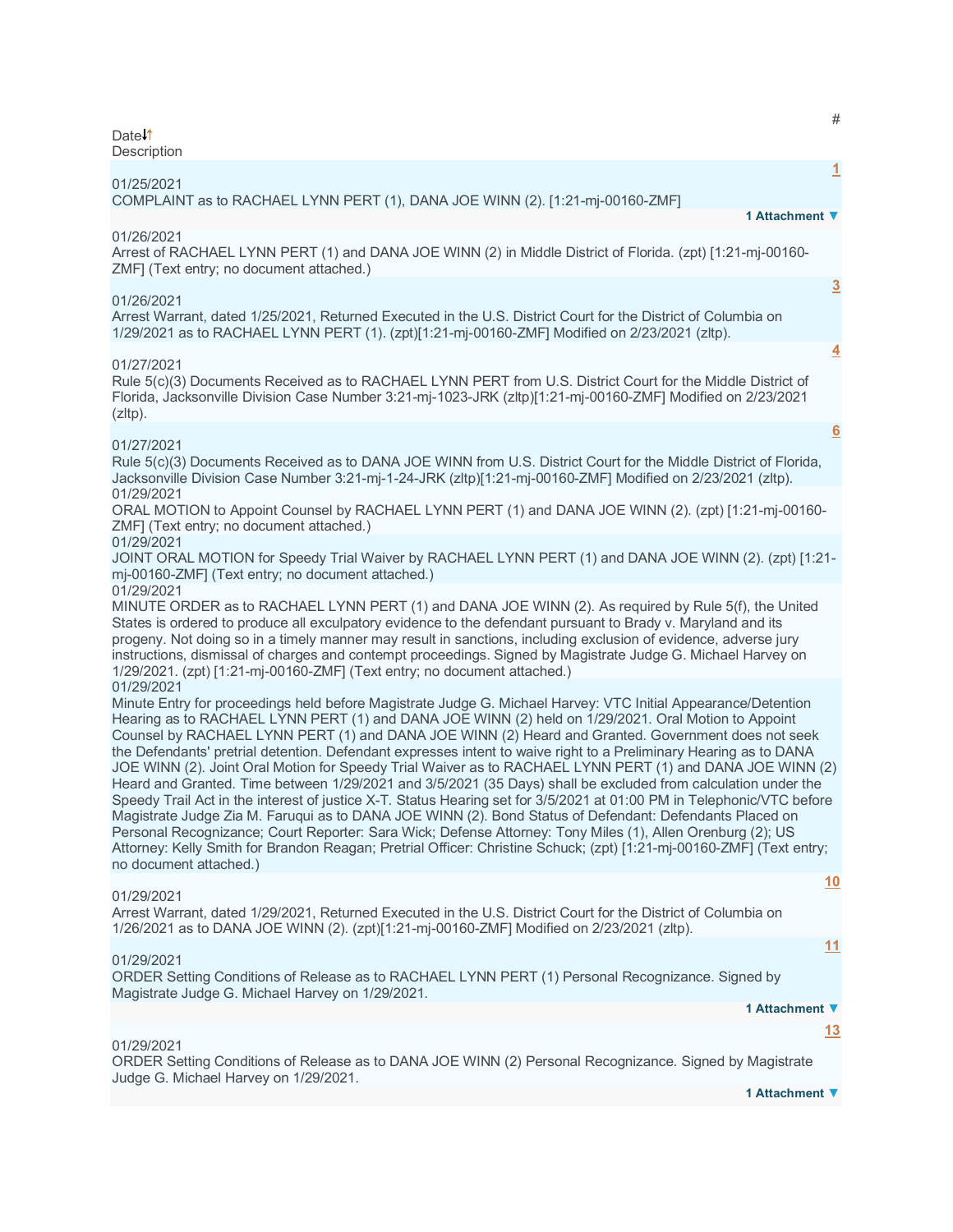| 14                                                                                                                                                                                                                                                                                                                                                                                                                                                                                                                                                                                                                                                                                                                                                                                                                                                                  |
|---------------------------------------------------------------------------------------------------------------------------------------------------------------------------------------------------------------------------------------------------------------------------------------------------------------------------------------------------------------------------------------------------------------------------------------------------------------------------------------------------------------------------------------------------------------------------------------------------------------------------------------------------------------------------------------------------------------------------------------------------------------------------------------------------------------------------------------------------------------------|
| 02/01/2021<br>NOTICE OF ATTORNEY APPEARANCE: Allen Howard Orenberg appearing for DANA JOE WINN [1:21-mj-00160-<br>ZMF] Modified on 2/23/2021 (zltp).                                                                                                                                                                                                                                                                                                                                                                                                                                                                                                                                                                                                                                                                                                                |
| 15<br>02/19/2021<br>INDICTMENT as to RACHAEL LYNN PERT (1) count(s) 1, 2, 3, 4, 5, DANA JOE WINN (2) count(s) 1, 2, 3, 4, 5.<br>$(z$ ltp)                                                                                                                                                                                                                                                                                                                                                                                                                                                                                                                                                                                                                                                                                                                           |
| 17<br>02/25/2021<br>NOTICE of the Filing of Discovery Request Letter by DANA JOE WINN                                                                                                                                                                                                                                                                                                                                                                                                                                                                                                                                                                                                                                                                                                                                                                               |
| 1 Attachment ▼                                                                                                                                                                                                                                                                                                                                                                                                                                                                                                                                                                                                                                                                                                                                                                                                                                                      |
| 03/04/2021<br>MINUTE ORDER: The future hearing currently scheduled for March 5, 2021 is hereby VACATED, as the government<br>has formally charged RACHAEL LYNN PERT (1) and DANA JOE WINN (2) and there are no additional matters<br>necessitating action by a magistrate judge. If a hearing has not been scheduled before the assigned district judge, the<br>parties are respectfully directed to contact the chambers of the assigned district judge to schedule a hearing. Signed<br>by Magistrate Judge Zia M. Faruqui on 3/4/2021. (Text entry; no document attached.)<br>04/01/2021                                                                                                                                                                                                                                                                         |
| NOTICE OF HEARING as to RACHAEL LYNN PERT (1) and DANA JOE WINN (2). The parties shall take notice that<br>an Arraignment/Status Conference is set for 4/8/2021, at 2:00 PM, via video, before Judge Trevor N. McFadden.<br>Connection instructions will be emailed to the parties. (Text entry; no document attached.)                                                                                                                                                                                                                                                                                                                                                                                                                                                                                                                                             |
| 04/08/2021<br>MINUTE ORDER as to RACHAEL LYNN PERT (1) and DANA JOE WINN (2). Pursuant to the Due Process<br>Protections Act, the Court ORDERS that all government counsel shall review their disclosure obligations under Brady<br>v. Maryland, 373 U.S. 83 (1963), and its progeny, as set forth in Local Criminal Rule 5.1, and comply with those<br>provisions. The failure to comply could result in dismissal of the indictment or information, dismissal of individual<br>charges, exclusion of government evidence or witnesses, continuances, Bar discipline, or any other remedy that is<br>just under the circumstances. SO ORDERED. Signed by Judge Trevor N. McFadden on 4/8/2021. (Ictnm3) (Text<br>entry; no document attached.)                                                                                                                     |
| 04/08/2021<br>Minute Entry for proceedings held before Judge Trevor N. McFadden: Arraignment and Status Conference as to<br>RACHAEL LYNN PERT (1) and DANA JOE WINN (2) held via video on 4/8/2021. Defendants consented to appear<br>via video. Due Process Protections Act Order read into the record by the Court. Defendants arraigned on Counts 1, 2,<br>3, 4, 5. Defendants entered a plea of Not Guilty as to all counts. A further VTC Status Conference is set for 7/2/2021<br>at 2:00 PM before Judge Trevor N. McFadden. Time under the Speedy Trial Act is tolled from 4/8/2021 to 7/2/2021,<br>in the interests of justice. Bond Status of Defendants: Personal Recognizance. Defense Attorneys: (1): Tony W.<br>Miles, (2): Allen H. Orenberg; US Attorney: Brandon K. Regan; Court Reporter: Crystal Pilgrim. (Text entry; no<br>document attached.) |
| 21<br>04/08/2021                                                                                                                                                                                                                                                                                                                                                                                                                                                                                                                                                                                                                                                                                                                                                                                                                                                    |
| Consent MOTION for Protective Order by USA as to RACHAEL LYNN PERT, DANA JOE WINN.                                                                                                                                                                                                                                                                                                                                                                                                                                                                                                                                                                                                                                                                                                                                                                                  |
| 22<br>04/08/2021                                                                                                                                                                                                                                                                                                                                                                                                                                                                                                                                                                                                                                                                                                                                                                                                                                                    |
| ORDER granting 21 Consent Motion for Protective Order as to RACHAEL LYNN PERT (1), DANA JOE WINN (2).<br>Signed by Judge Trevor N. McFadden on 4/8/2021. (Ictnm3)                                                                                                                                                                                                                                                                                                                                                                                                                                                                                                                                                                                                                                                                                                   |
| 23<br>04/23/2021<br>Unopposed MOTION for Disclosure of 6e Materials by USA as to RACHAEL LYNN PERT, DANA JOE WINN.<br>Modified event on 5/7/2021 (znmw).                                                                                                                                                                                                                                                                                                                                                                                                                                                                                                                                                                                                                                                                                                            |
| <u>24</u><br>04/26/2021<br>ORDER granting Government's 23 Unopposed Motion for Order Disclosure of 6e Materials as to RACHAEL LYNN<br>PERT (1), DANA JOE WINN (2). See attached Order for details. Signed by Judge Trevor N. McFadden on 4/26/2021.<br>(lctnm3)                                                                                                                                                                                                                                                                                                                                                                                                                                                                                                                                                                                                     |
| 25<br>06/08/2021<br>NOTICE OF ATTORNEY APPEARANCE: Waffa J. Hanania appearing for RACHAEL LYNN PERT                                                                                                                                                                                                                                                                                                                                                                                                                                                                                                                                                                                                                                                                                                                                                                 |
| <u>26</u><br>06/15/2021                                                                                                                                                                                                                                                                                                                                                                                                                                                                                                                                                                                                                                                                                                                                                                                                                                             |
| Unopposed MOTION to Continue and Joint Status Report by USA as to RACHAEL LYNN PERT, DANA JOE WINN.<br>Modified on 6/24/2021 (znmw).                                                                                                                                                                                                                                                                                                                                                                                                                                                                                                                                                                                                                                                                                                                                |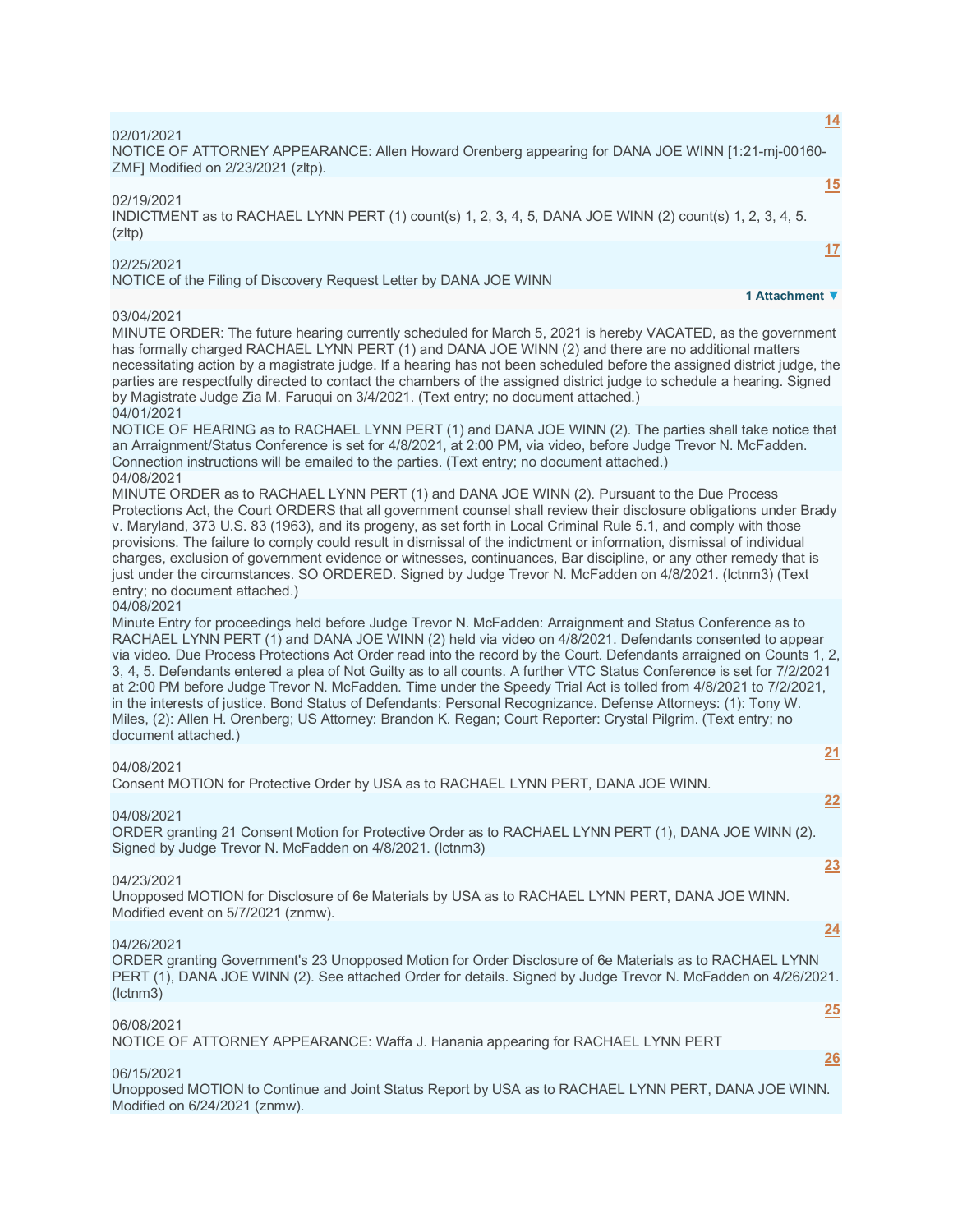# 06/15/2021

MINUTE ORDER as to RACHAEL LYNN PERT (1), DANA JOE WINN (2) granting in part and denying in part the 26 Unopposed Motion to Continue and Joint Status Report. The VTC Status Conference scheduled for July 2, 2021 is hereby RESCHEDULED for August 3, 2021 at 2:00 p.m., before Judge Trevor N. McFadden. The parties shall be prepared to enter disposition or pick a trial date at this Status Conference. Time under the Speedy Trial Act will continue to toll through August 3, 2021, in the interests of justice and in light of the parties representations. SO ORDERED. Signed by Judge Trevor N. McFadden on 6/15/2021. (lctnm3) (Text entry; no document attached.)

# 06/15/2021

Joint STATUS REPORT by USA, RACHAEL LYNN PERT, DANA JOE WINN as to RACHAEL LYNN PERT, DANA JOE WINN. (See Docket Entry 26 to view documents). (znmw)

# 07/13/2021

**[28](javascript:void(0))**

**[35](javascript:void(0))**

NOTICE of United States Memorandum Regarding Status of Discovery by USA as to RACHAEL LYNN PERT, DANA JOE WINN

# 08/03/2021

Minute Entry for proceedings held before Judge Trevor N. McFadden: Status Conference as to RACHAEL LYNN PERT (1) and DANA JOE WINN (2) held via videoconference on 8/3/2021. A further VTC Status Conference is set for 9/2/2021 at 3:00 PM before Judge Trevor N. McFadden. Time under the Speedy Trial Act is not tolled. Bond Status of Defendants: Personal Recognizance. Defense Attorneys: (1): Waffa J. Hanania, (2): Allen H. Orenberg; US Attorney: Brandon K. Regan; Court Reporter: Crystal Pilgrim. (Text entry; no document attached.) 09/02/2021

Minute Entry for proceedings held before Judge Trevor N. McFadden: Status Conference as to RACHAEL LYNN PERT (1), DANA JOE WINN (2) held via videoconference on 9/2/2021. Plea Agreement Hearing for both defendants set for 10/4/2021 at 3:00 PM before Judge Trevor N. McFadden. The hearing will be held via videoconference. Defendant Winn instructed to abide by all conditions of release. Bond Status of Defendants: Personal Recognizance. Defense Attorneys: (1): Waffa J. Hanania, (2): Allen H. Orenberg; US Attorney: Brandon K. Regan; Pretrial Officer: John Copes; Court Reporter: Bryan Wayne. (Text entry; no document attached.) 10/04/2021

Minute Entry for proceedings held before Judge Trevor N. McFadden: Plea Agreement Hearing as to RACHAEL LYNN PERT (1) and DANA JOE WINN (2) held via videoconference on 10/4/2021. Defendants agreed to proceed by video. RACHAEL LYNN PERT (1) entered a plea of Guilty as to Count 2 of the Indictment. DANA JOE WINN (2) entered a plea of Guilty as to Count 2 of the Indictment. Case referred to the Probation Office for Presentence Investigation as to RACHAEL LYNN PERT (1) and DANA JOE WINN (2). Sentencing Memoranda due by 12/13/2021. Sentencing for both defendants set for 12/20/2021 at 11:00 AM in Courtroom 2- In Person before Judge Trevor N. McFadden. Bond Status of Defendants: Personal Recognizance. Defense Attorneys: (1): Waffa J. Hanania, (2): Allen H. Orenberg; US Attorney: Brandon K. Regan; Court Reporter: Nancy Meyer. (Text entry; no document attached.)

| 10/04/2021                                                                                                                                                         | <u>ັບບ</u> |
|--------------------------------------------------------------------------------------------------------------------------------------------------------------------|------------|
| PLEA AGREEMENT as to RACHAEL LYNN PERT (1).                                                                                                                        | <u>36</u>  |
| 10/04/2021<br>STATEMENT OF OFFENSE by USA, RACHAEL LYNN PERT as to RACHAEL LYNN PERT (1).                                                                          |            |
| 10/04/2021                                                                                                                                                         | 37         |
| WAIVER of Trial by Jury as to RACHAEL LYNN PERT (1). Approved by Judge Trevor N. McFadden on 10/4/2021.<br>(hmc) (Main Document 37 replaced on 10/12/2021) (zhmc). |            |
| 10/04/2021                                                                                                                                                         | <u>38</u>  |
| PLEA AGREEMENT as to DANA JOE WINN (2). (hmc) (Main Document 38 replaced on 10/21/2021) (zhmc).                                                                    |            |
| 10/04/2021                                                                                                                                                         | <u>39</u>  |
| STATEMENT OF OFFENSE by USA, DANA JOE WINN as to DANA JOE WINN (2).                                                                                                |            |
| 10/04/2021                                                                                                                                                         | 40         |
| WAIVER of Trial by Jury as to DANA JOE WINN (2). Approved by Judge Trevor N. McFadden on 10/4/2021.                                                                |            |
| 10/28/2021                                                                                                                                                         | 41         |
| Joint MOTION to Convert Hearing Covert Sentencing Hearing to a Video-Conferencing Hearing by DANA JOE<br>WINN.                                                     |            |
| 1 Attachment ▼                                                                                                                                                     |            |

# **[27](javascript:void(0))**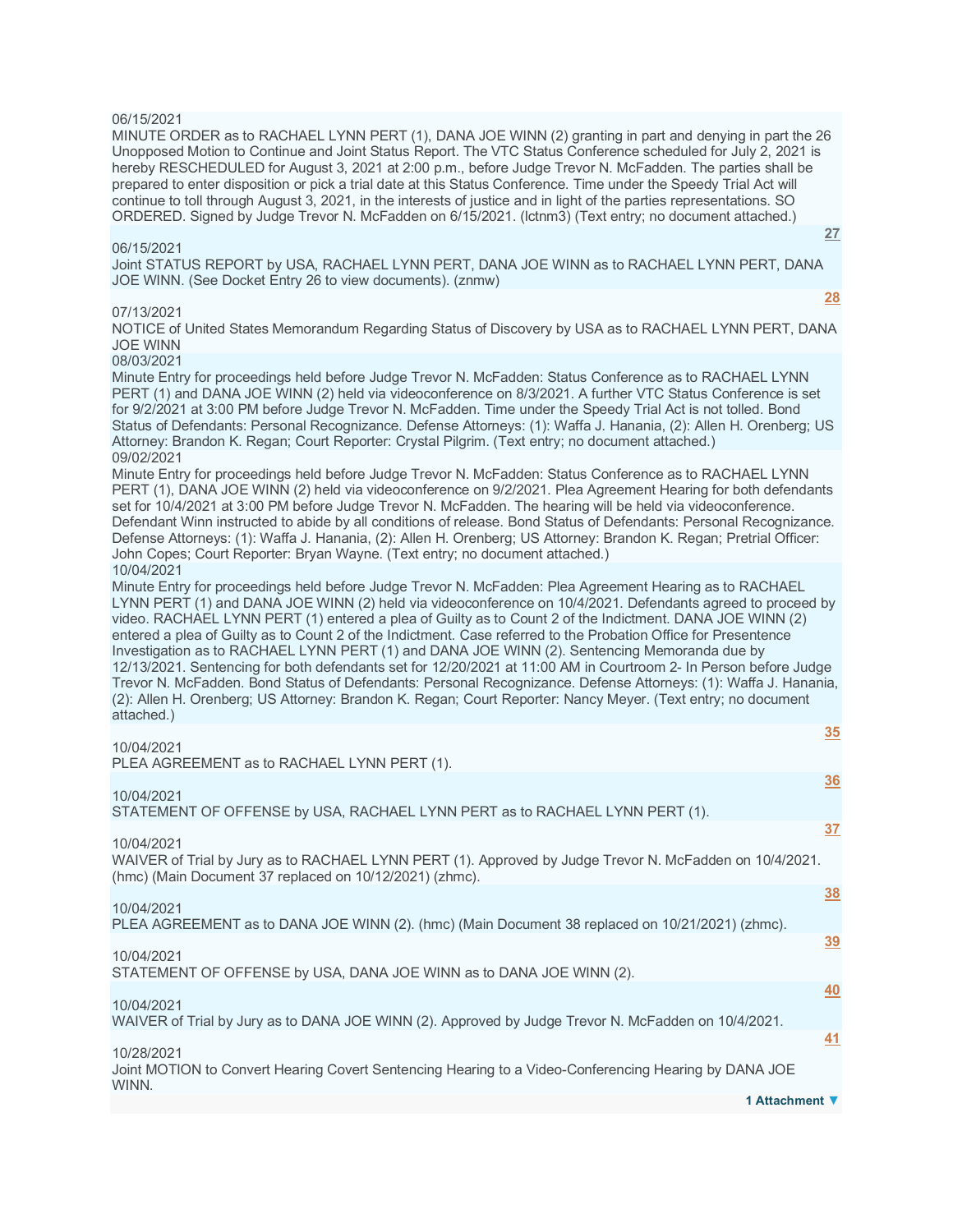## 10/28/2021

MINUTE ORDER as to RACHAEL LYNN PERT (1) and DANA JOE WINN (2) denying Defendants' 41 Joint Motion to Convert Hearing. Defendants found the means to travel to Washington, D.C. to commit the crime to which they have pled guilty. Defendants can therefore find the means to return to Washington, D.C. to be held accountable for this crime. SO ORDERED. Signed by Judge Trevor N. McFadden on 10/28/2021. (lctnm3) (Text entry; no document attached.) **[42](javascript:void(0))**

| 11/08/2021                                                                                                                 |           |
|----------------------------------------------------------------------------------------------------------------------------|-----------|
| NOTICE of Memorandum Regarding Status of Discovery as of November 5, 2021 by USA as to RACHAEL LYNN<br>PERT, DANA JOE WINN |           |
|                                                                                                                            | <u>49</u> |
| 12/13/2021<br>SENTENCING MEMORANDUM by USA as to RACHAEL LYNN PERT Modified text on 12/14/2021 (zltp).                     |           |
|                                                                                                                            | 50        |
| 12/13/2021<br>SENTENCING MEMORANDUM by USA as to DANA JOE WINN Modified text on 12/14/2021 (zltp).                         |           |
|                                                                                                                            | 51        |
| 12/13/2021<br>SENTENCING MEMORANDUM by DANA JOE WINN                                                                       |           |
| 1 Attachment ▼                                                                                                             |           |
|                                                                                                                            | 52        |
| 12/13/2021<br>SENTENCING MEMORANDUM by RACHAEL LYNN PERT                                                                   |           |
| 1 Attachment ▼                                                                                                             |           |
|                                                                                                                            | 53        |
| 12/17/2021                                                                                                                 |           |

NOTICE Defendant Dana Joe Winn's Sentencing Hearing Witness List by DANA JOE WINN 12/20/2021

Minute Entry for proceedings held before Judge Trevor N. McFadden: Sentencing held on 12/20/2021 as to RACHAEL LYNN PERT (1), DANA JOE WINN (2). RACHAEL LYNN PERT (1), Count 2: Defendant sentenced to a term of Twenty-Four (24) Months Probation. A \$25.00 Special Assessment imposed. Restitution in the amount of \$500.00. Oral motion by the Government to dismiss Counts 1, 3, 4, 5, heard and granted. The Court authorized supervision and jurisdiction of this case to be transferred to the United States District Court for the Middle District of Florida. DANA JOE WINN (2), Count 2: Defendant sentenced to a term of Twelve (12) Months Probation. A \$25.00 Special Assessment imposed. Restitution in the amount of \$500.00. Oral motion by the Government to dismiss Counts 1, 3, 4, 5, heard and granted. The Court authorized supervision and jurisdiction of this case to be transferred to the United States District Court for the Middle District of Florida. Bond Status of Defendants: placed on probation. Defense Attorneys: (1): Waffa J. Hanania, (2): Allen H. Orenberg; US Attorney: Brandon K. Regan; Probation Officer: Aidee Gavito (appeared telephonically); Court Reporter: William Zaremba. (Text entry; no document attached.)

**[59](javascript:void(0))**

**[60](javascript:void(0))**

**[61](javascript:void(0))**

**[62](javascript:void(0))**

### 12/21/2021

JUDGMENT as to RACHAEL LYNN PERT. Statement of Reasons Not Included. Signed by Judge Trevor N. McFadden on 12/20/2021. (zltp)

### 12/21/2021

STATEMENT OF REASONS as to RACHAEL LYNN PERT. re 59 Judgment Access to the PDF Document is restricted per Judicial Conference Policy. Access is limited to Counsel of Record and the Court. Signed by Judge Trevor N. McFadden on 12/20/2021. (zltp)

### 12/21/2021

JUDGMENT as to DANA JOE WINN. Statement of Reasons Not Included. Signed by Judge Trevor N. McFadden on 12/20/2021. (zltp)

### 12/21/2021

STATEMENT OF REASONS as to DANA JOE WINN. re 61 Judgment Access to the PDF Document is restricted per Judicial Conference Policy. Access is limited to Counsel of Record and the Court. Signed by Judge Trevor N. McFadden on 12/20/2021. (zltp)

# 01/24/2022

MINUTE ORDER as to DANA JOE WINN (2) revoking the transfer of jurisdiction to the Middle District of Florida and suspending Defendant's term of intermittent confinement pending further order of this Court. All other terms of Defendant's sentence remain the same. The Probation Office shall submit a status report on or before June 6, 2022.